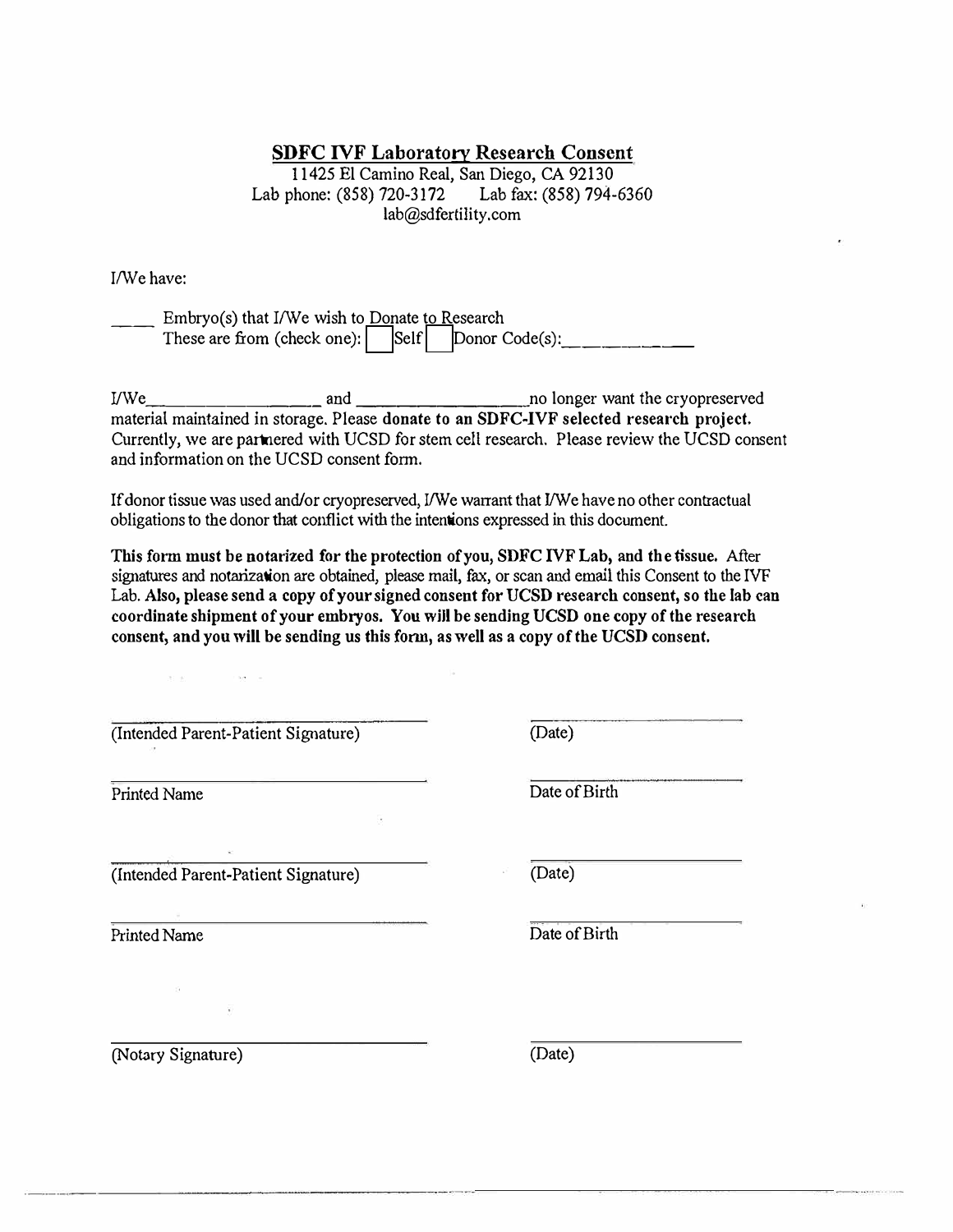## CONSENT TO DONATE HUMAN EMBRYOS AND EMBRYONIC CELLS San Diego Fertility Center: donation of frozen embryos

| Clinic Name:    | San Diego Fertility Center |  |
|-----------------|----------------------------|--|
| Clinic Address: | 11425 El Camino Real       |  |
|                 | San Diego, Ca 92130        |  |
| Clinic Phone:   | $(858)$ 720-3136           |  |

You are considering donation of embryos that were produced for you in pursuance of fertility treatment. These embryos are now frozen. Your decision whether to donate them for research rests on you having decided that you no longer need them for your fertility treatment.

Before agreeing to donate the embryos for research, it is important that you read and discuss this document to understand what will happen with the embryos. You should feel free to ask questions of the person who is discussing this consent form with you. The information in the form and the discussion of it may help you to decide whether you want to make this donation. If you do, you will need to sign this consent form reflecting your decision.

 $\mathbf{I}$ . What is the purpose of the research that will be done with donated embryos?

Researchers will briefly culture the embryos in a dish to derive human embryonic stem cells from the embryos and/or analyze cells from the embryos to better understand the individual cell types present and how they communicate to allow successful embryo implantation. Stem cells are cells with the unique capacity to divide with no known limit, and to develop into most of the different types of cells or tissues of the body. Those stem cells will be the focus of research for learning about human development, testing new pharmaceuticals and therapeutic uses.

 $\Pi$ What is going to happen if you decide to donate embryos for research?

If you decide to donate, the donated embryos will not be transferred to a woman's uterus.

Researchers will briefly culture the embryos in a dish to make cell lines and/or perform gene activity analysis using deep sequencing on cells from the previously frozen embryo. Cells will come either from the inner cell mass or from the outer lining (trophectoderm) of the embryo, and are not themselves able to develop into embryos. For stem cell derivation, cells will be cultured in specialized conditions in the dish into either a human trophoblast or a human pluripotent stem cell line. A "cell line" means a group of cells that can live and divide outside of the body, can be frozen for storage for an indefinite period of time and can be used for future research. "Pluripotent" means that the cell line

101389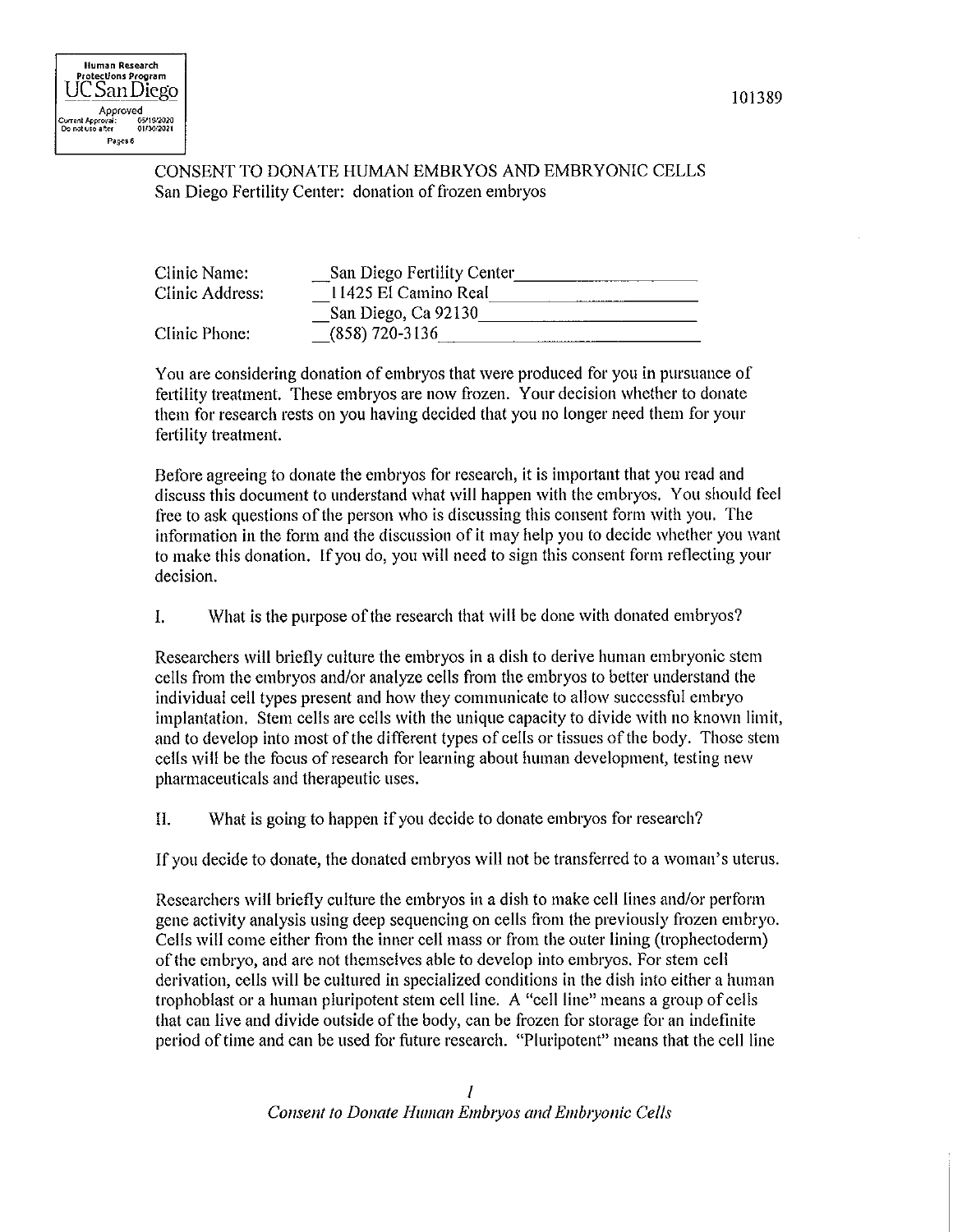is capable of developing into a wide variety of cell types. The cells or cell lines created may be kept for many years.

The embryos will not survive after the culture or stem cell derivation. Embryos will be cultured for 7 days or less as allowed per the California Code of Regulations (Guidelines for Human Stem Cell Research, Health and Safety Code §125118, 2018). However, the donated embryos will be handled respectfully, as is appropriate for all human tissue used in research.

Ш. What are the risks of donating embryos for research?

By agreeing to donate your excess frozen embryos, you will no longer have those embryos available for transfer.

IV. What are the benefits of donating embryos for research?

There will be no direct medical benefit to you. Instead, others may benefit in the future through what is learned from the research. This study will advance scientific and medical knowledge. Unless relevant to your clinical care, you will not be given information about what is learned from working with the embryos you donate or the cells or cell lines created.

At some point in the future, and at the discretion of Dr. Parast, the study leader, cells from the embryos you donate will be used for basic science experimentation, which may include genetic manipulation, and animal or human transplantation. In addition, the embryos collected from you and the DNA, RNA or protein that they contain may also be used in additional research to be conducted by others, either within or outside University of California San Diego, collaborating in this research, including whole genome sequence analysis. These specimens, DNA, and their derivatives may have significant therapeutic or commercial value. You consent to such uses, except as indicated below:

V. What are the alternatives to donating embryos for research?

If you choose not to donate these embryos, they will continue to be stored or otherwise handled according to the routine practice. This may include, at your direction and if medically appropriate, donation of the embryos to other persons for IVF treatment, donation of the embryos for other future research, continued storage, or disposal.

VI. Who will learn information about you if you donate embryos for research?

A randomly generated identification number will be assigned to the tissues. All the information that identifies the embryos you donate as having been created by you (e.g.,

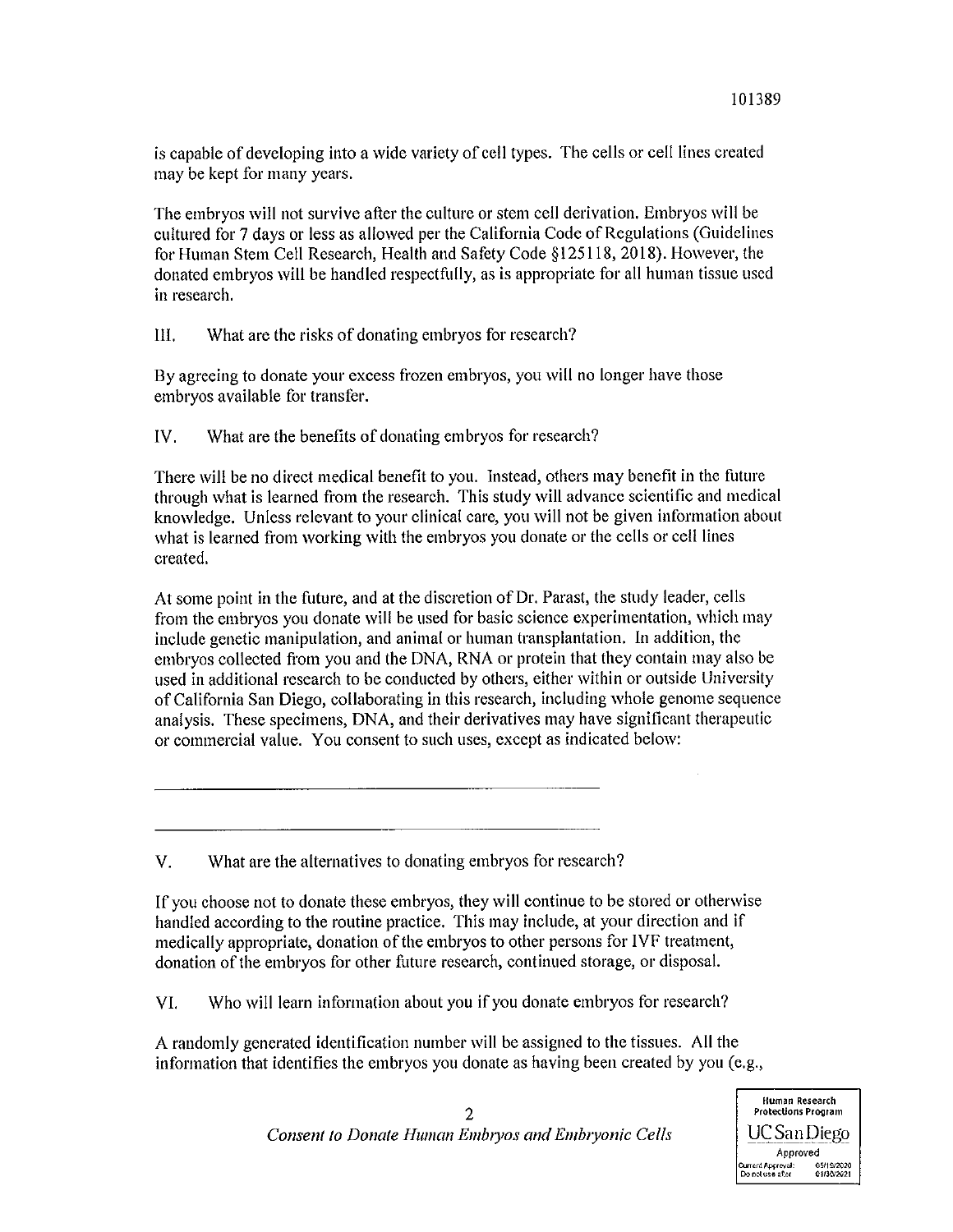you name, address or other identifying information) will be protected and will not be provided to researchers. If the research results in the publication of scientific papers, no information that identifies you or could link the cells or cell lines that you provided tissues for will be published. If the research results in a therapy, no information that identifies you or could the cells or cell lines that you provided tissues for will be made available.

VII. What are the payment arrangements?

Donation of embryos created during your fertility treatment involves no extra cost to you. Your only costs are those that have been part of your IVF medical care. You will not be paid for the donation of embryos should you choose to make such a donation. In addition, if you choose to make this donation, you will not be reimbursed for storage costs prior to the time of embryo donation.

If discoveries are made as a result of this research, such discoveries may be commercialized, for example, resulting in the development of a cell line that could be used to make a product or to become part of a procedure. While you will be informed of findings relevant to your clinical care, you will not be paid or provided other benefits as a result of a discovery based on the use of your cells.

What happens if you choose to withdraw your consent to donate embryos? VIII.

You are free to donate or to decide not to do so. There is no penalty if you decide not to donate the excess frozen embryos. No one will hold this against you and it will not affect the quality of clinical care you receive.

If you decide to donate, you may withdraw this consent up until the time the embryos are transported to the researchers. Once that occurs, you will not be able to retrieve the embryos you had donated and the cells will continue to be available for research as described above.

To withdraw your consent, you must contact the clinic at the address provided above.

IX. Consent to the use, sharing and storage of your cells.

By signing this consent form, you give permission for the researchers to use and to store the cells or cell lines, from the embryos you donate for research. In addition, your consent will allow the cells or cell lines from the embryos you donate to be kept for so long as the research continues. The derived cells or cell lines, with all identifiers removed, may be kept for many years, and may be shared with multiple research institutions.

By signing this consent form, you give permission for the researchers at UCSD to share the cells or cell lines from the embryos you donate among researchers, with other nonprofit institutions, and/or with commercial entities and their end users.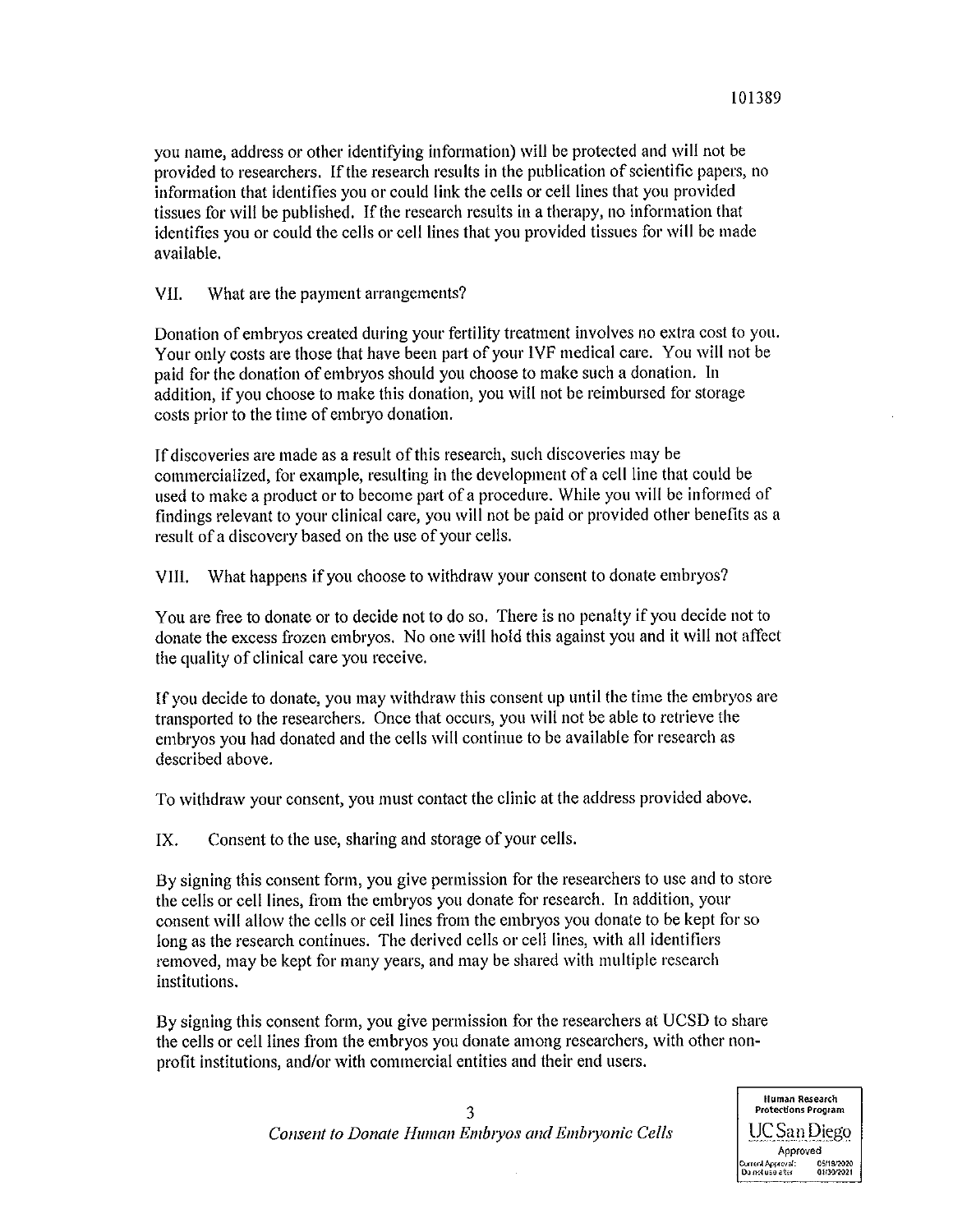X. For questions about the research or for any problems that arise, you may contact:

> Dr. Louise Laurent 9500 Gilman Drive, MC 0695 La Jolla, CA 92093  $(858)$  336-6882

If you are injured as a direct result of participation in this research, the University of California will provide any medical care you need to treat those injuries. The University will not provide any other form of compensation to you if you are injured. You may call the UCSD Human Research Protections Program office at (858) 246-4777 for more information about this, or to inquire about your rights as a research subject, or to report research-related problems.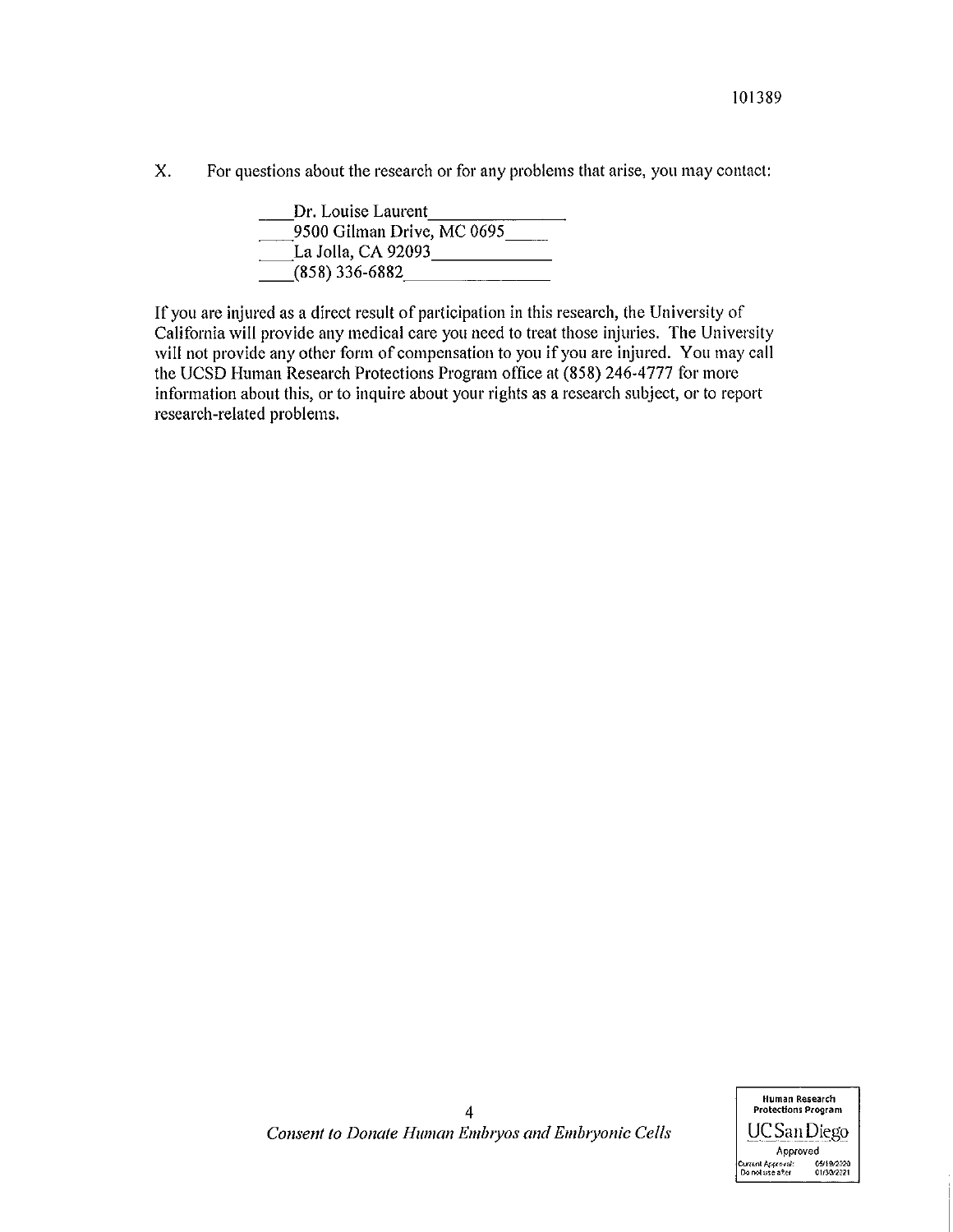## XII. DISPOSITION OF EMBRYOS-SIGNATURE(S) REQUIRED

A copy of this consent form will be given to you. Please keep a copy of the form as it contains important information.

I have read this consent form. I have had the opportunity to ask questions, and all of my questions have been answered to my satisfaction.

I hereby voluntarily consent to donate for research frozen embryos created during my/our fertility treatment that are now in excess of or inappropriate for my/our clinical need.



Please continue to store these embryos as per IVF laboratory protocols.

Please *discard* these embryos as per IVF laboratory protocols.

Name of Donor #1

Signature of Donor #1 Date

Name of Donor #2

Signature of Donor #2 Date

5 *Consent to Donate Human Emb1yos and Embryonic Cells*